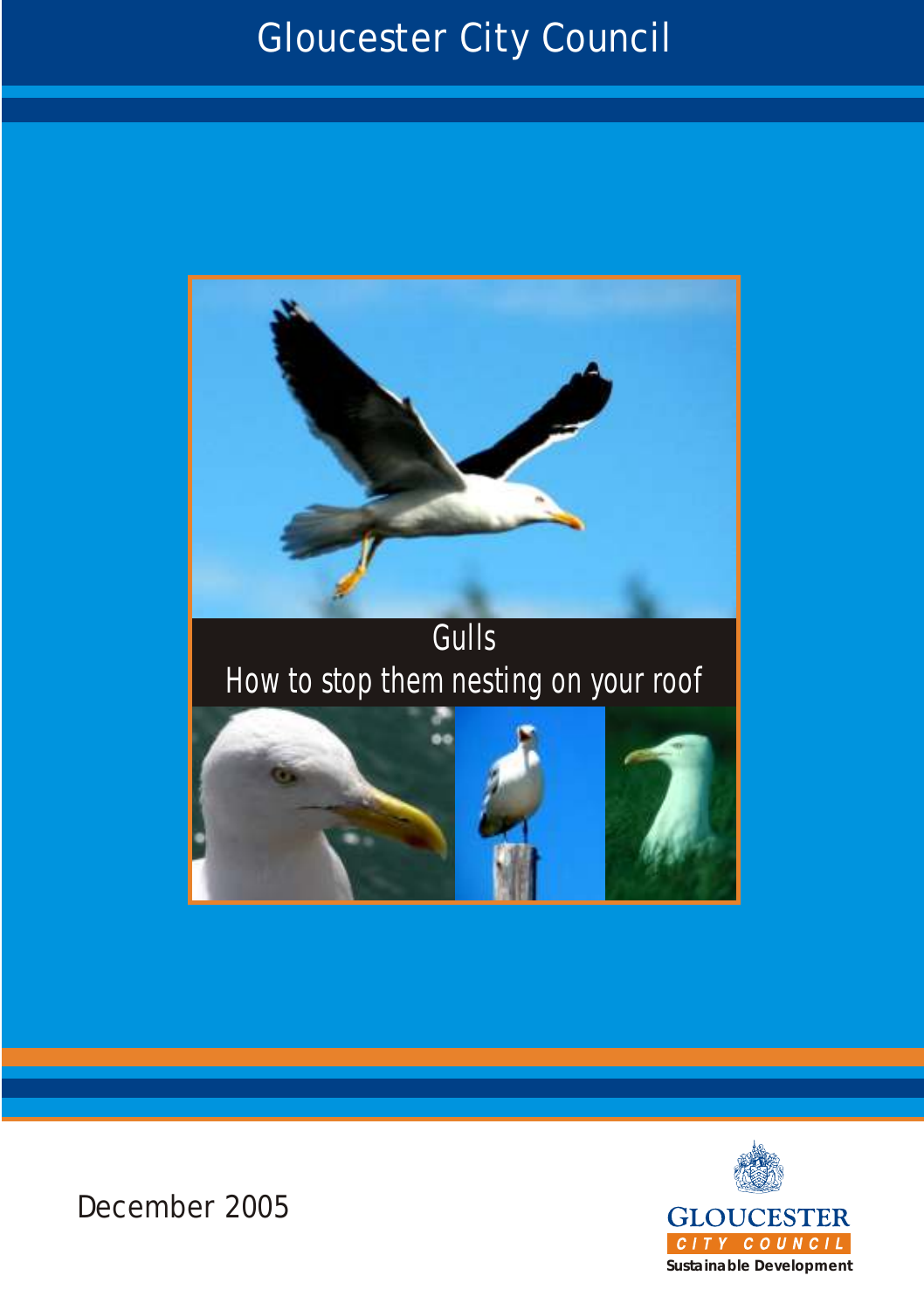## **Gulls**

### How to stop them nesting on your roof

#### **Introduction**

This booklet has been produced in partnership with the Gloucestershire Gull Action Group. Although the examples quoted are Gloucesterbased, the suggestions put forward are applicable throughout Gloucestershire and beyond.



Its purpose is to advise developers how to design their buildings in a 'gull unfriendly' way, and give advice to owners/occupiers of existing buildings on how to deal with nesting gulls without causing them or other wildlife undue distress.

Although it is not a formal Supplementary Planning Document, development control staff will be using the guide when assessing applications for new buildings, or applications for netting and other forms of control where planning permission or listed building consent is required.

#### **Background**

The first record of urban nesting gulls in the county was in 1967 when three pairs of Lesser Black-backed Gulls bred in Gloucester Docks. Numbers have increased significantly over the past 30 years to the extent that in 2004 it was estimated that two thousand pairs of Lesser Blackbacked and Herring Gulls nested in Gloucester City. Although there are no authoritative figures across the county, it is thought that in urban areas numbers are increasing at about 20% per year. Two species cause problems in our towns and cities; the Herring Gull (Larus argentatus) and the Lesser Black-backed Gull (Larus fuscus).



There are a number of reasons why gulls come to urban areas, but in the case of Herring and Lesser Blackbacked Gulls, they are here to breed.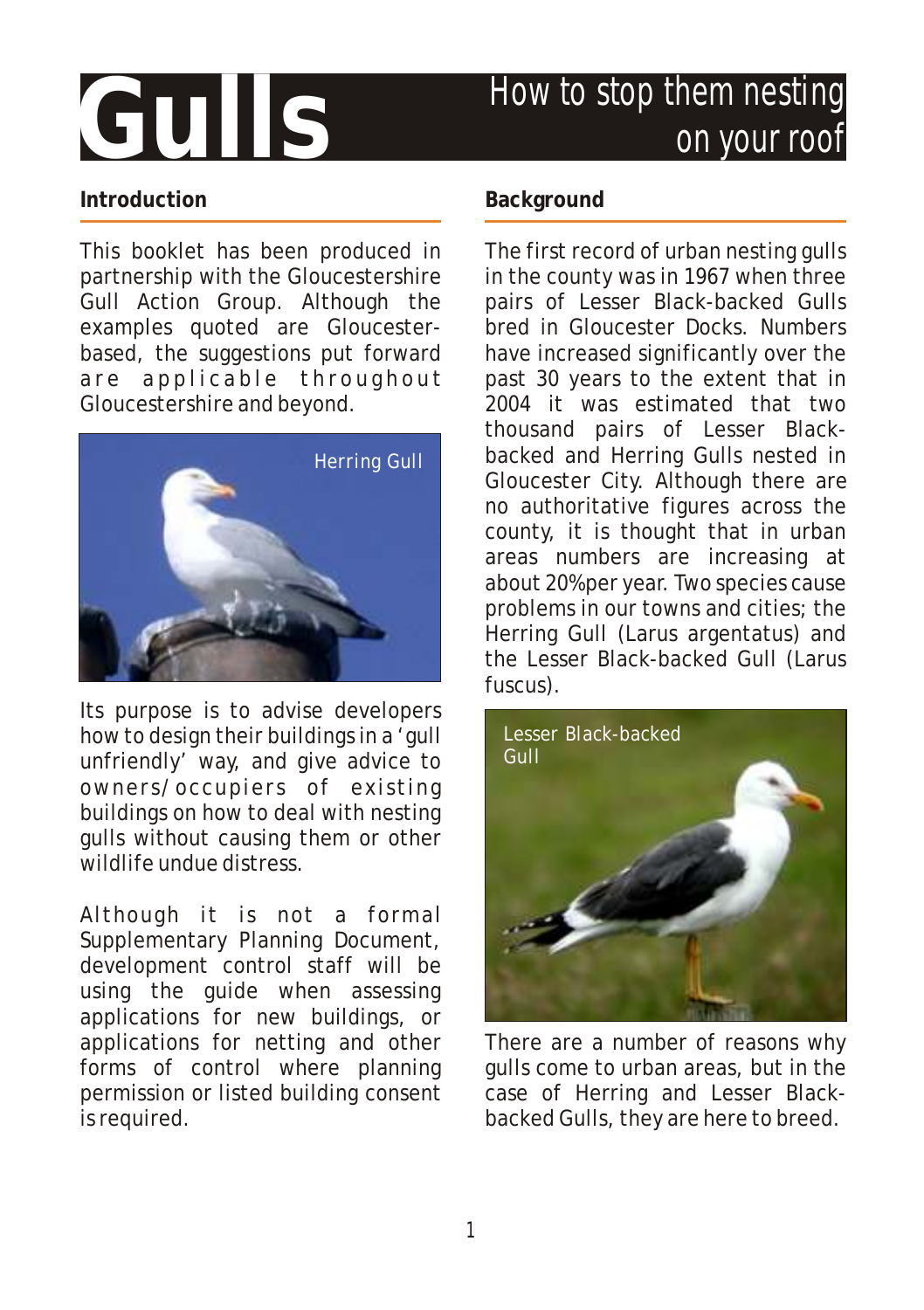Rooftops provide excellent nesting sites that are protected from the elements and free from predators like foxes and rodents. The availability of food in the surrounding countryside and from landfill sites means that the survival rate of young chicks is very high. Although they will take food from discarded rubbish in streets and parks, this is not considered to be a significant factor for their success within urban areas.

Although other gulls can be seen in and around our towns and cities, it is only the Herring and Lesser Blackbacked Gulls that breed in these areas. This guide will deal with discouraging these birds from nesting.

#### **Lifecycle**

Adult birds (3 years and over) having once bred in a town or city will generally return to the same colony year after year, often to the same nesting site. New recruits (those breeding for the first time) will find a new site and come to the county from as a far afield as South Wales and Devon.

Mating activity will start in February when birds begin to identify nesting sites, courting is in full swing by March, and by April the nest will have been made. Typically, eggs will be laid in late April or May. Apart from courtship rituals the impact on we humans at this time is not too great. This all changes in June. The eggs start to hatch, the adults become very active and the young chicks call for food. Matters get much worse in July and August when the young birds fledge (begin to fly). At this time the adults are very aggressive and young chicks are falling out of nests and roaming the streets. By the end of the summer the colony begins to disperse and things quieten down until the next breeding season.



It is important to understand that Herring and Lesser Black-backed Gulls are colonial birds, that is they prefer each others company in a large group to successfully breed. Birds on the periphery of the colony or in new satellite colonies are highly vulnerable and will tend to be those that are nesting for the first time. Making life difficult for these birds can pay real dividends. If they are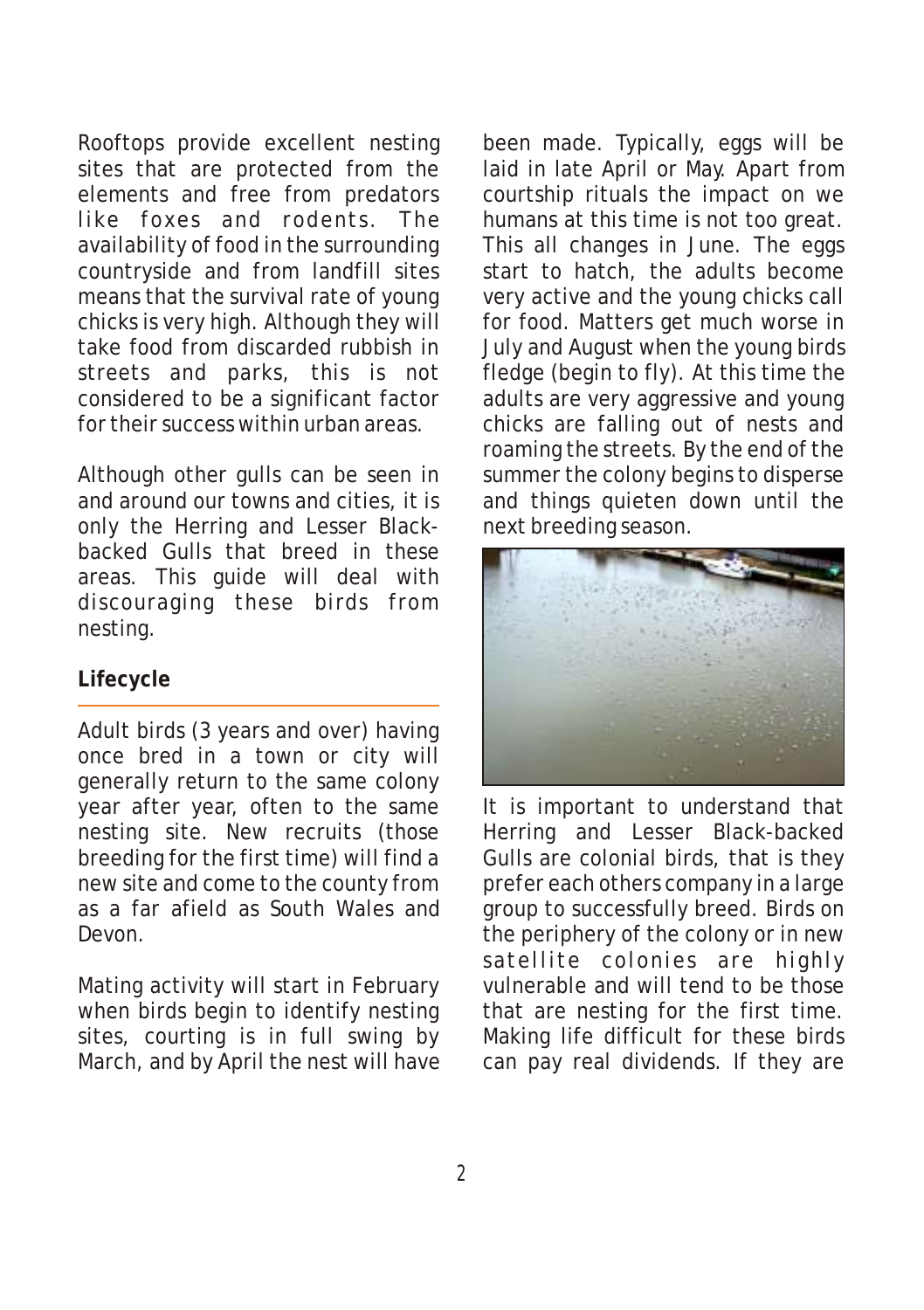left and become established on your roof it will become almost impossible to move them on. A little forethought therefore in 'designing-out' obvious nesting sites or installing preventative measures can pay significant dividends in later years.

#### **Nesting habits**

Lesser Black-backed Gulls in wild colonies tend to nest on the ground, often on dunes or moorland. In urban areas they prefer flat roofs with a little substrate (gravel etc). They build a very simple nest of moss and other vegetation and if need be this can be done in a matter of hours.

Typically three eggs are laid in each nest. On a modern building, nests will tend to be built behind a parapet wall or where there is protection from the elements.

In wild colonies Herring Gulls prefer cliffs, though will nest on dunes and moorland. In urban areas they will tend to occupy difficult to access sites between chimney pots and tucked away on ledges. They will nest on flat roofs and can be seen nesting together with Lesser Black-backed Gulls.



There are a number of simple techniques that can be employed to make your building less attractive to gulls. Broadly these can be split into two distinct categories. The first is to 'design-out' nesting sites in the first place.



The second concerns attaching other structures to deter the birds. The latter can be retro-fitted, but the former is probably more effective.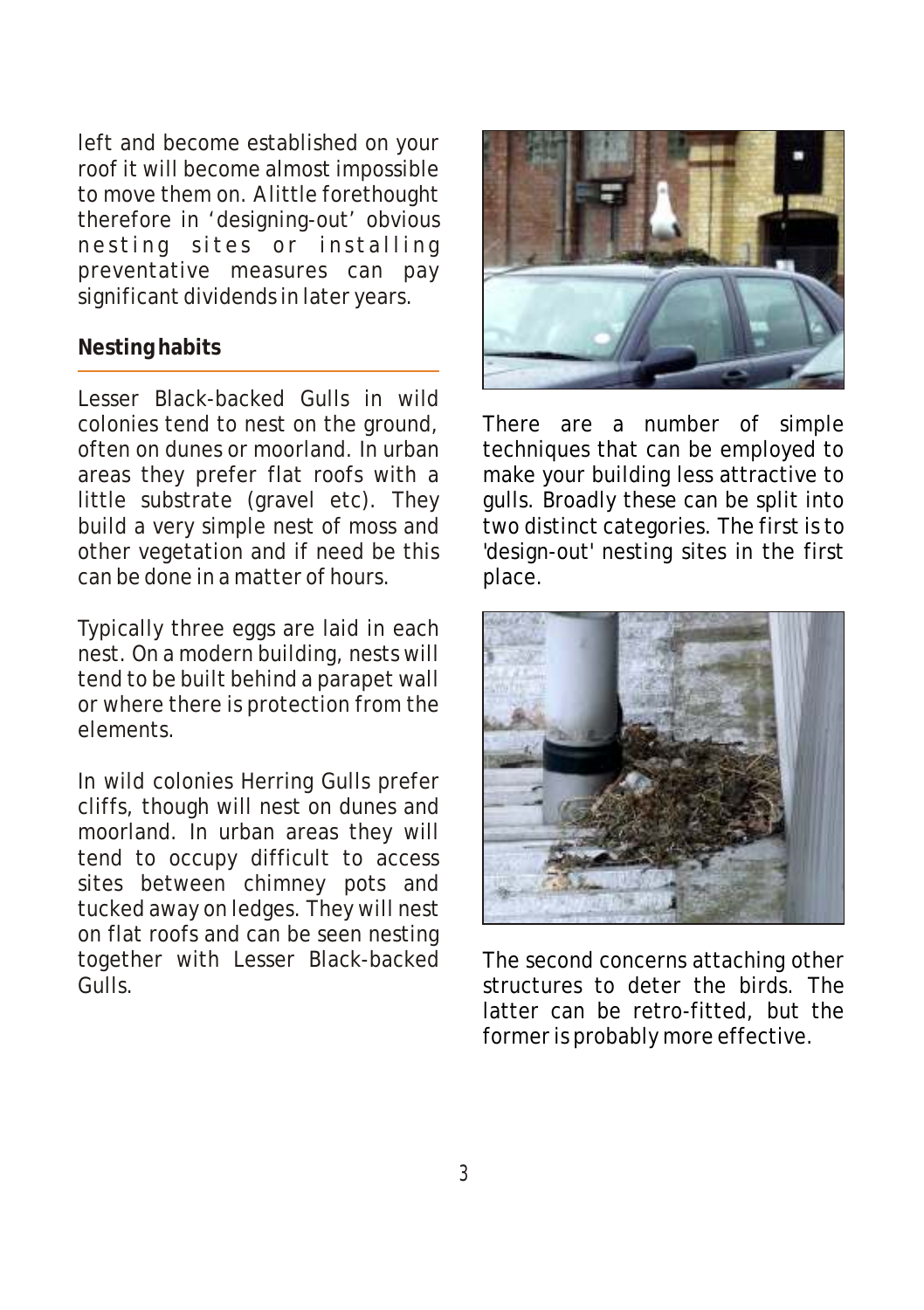# Gulls Guidance

**'Designing-out' nesting sites on new build**

As discussed, flat roofs are the favourite nesting sites for these birds. Modern office and commercial buildings provide ideal sites. Without suggesting that the whole design process should focus on gulls, a few points should be kept in mind.

#### **Pitched roofs**

Nests require something to grip onto. If the roof is on a slope then a smooth surface will be less attractive. Generally, on a smooth roof such as a typical commercial 'crinkly tin' building, a roof plane of more than 25 degrees will tend to be too steep. Any less than this and gulls will be attracted to it.



Small interruptions in the roof plane on any building can provide enough purchase for a gull nest.

This may have to be included in your design to accommodate a stairwell or some plant housing. If it can't be designed-out, make sure a nest cannot be easily built by using spikes or wires (see below). Erecting these at a later date will be significantly more expensive.





#### **Flat roofs**

Modern flat-roofed office and residential buildings provide ideal nesting areas. Designing-out nesting sites in such buildings may well be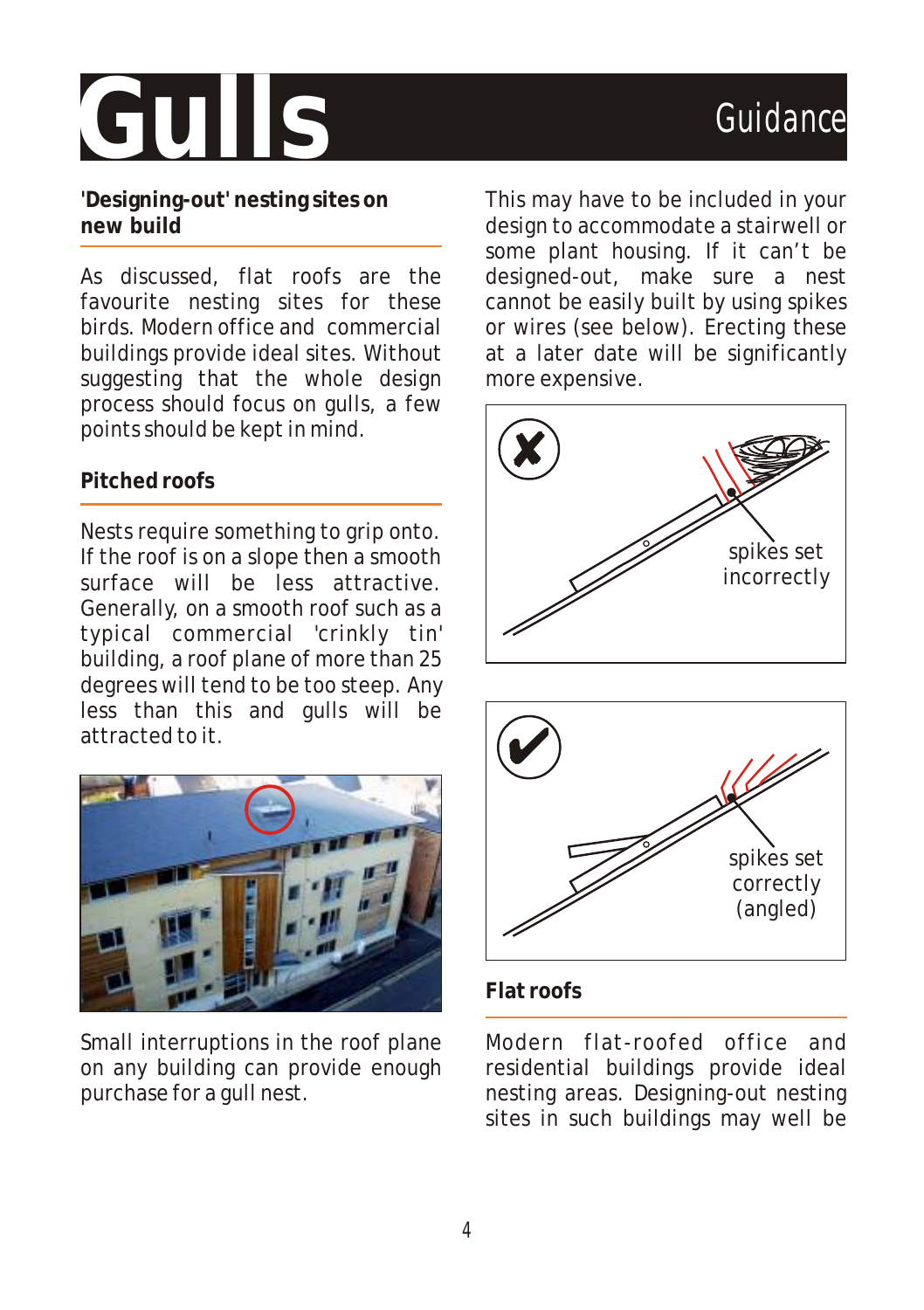impractical. Netting or other protective measures may not be wanted for aesthetic reasons or because of the cost of installation and maintenance. If this is the case then ease of access can make a significant difference to any owner/occupiers ability to deal with the birds in a cost effective way. Access to all the roof area without the need for climbing boards or ladders can make the maintenance of the roof far more straightforward. If gulls do take up residence, blocked gullies, vents and similar will become a problem. Easy roof access can help deal with this.

If the eggs are to be treated in some way, for example, through the City Council's egg oiling service, easy access is fundamental. If access is not straightforward and safe the City Council will not take it on. The harder it is to get to nests, the more a private company will charge to treat them.

For residential buildings, roof gardens are seen as preferable. They allow easy access and, if used frequently, they will be a deterrent in themselves to a colony establishing on a roof. Roof gardens have other benefits, such as attenuating rainwater run off and insulating buildings, though care must be taken



with over-looking and in historic areas.

For flat and pitched roofs, if rain water is harvested, precautions should be taken to prevent contamination with guano and other debris.

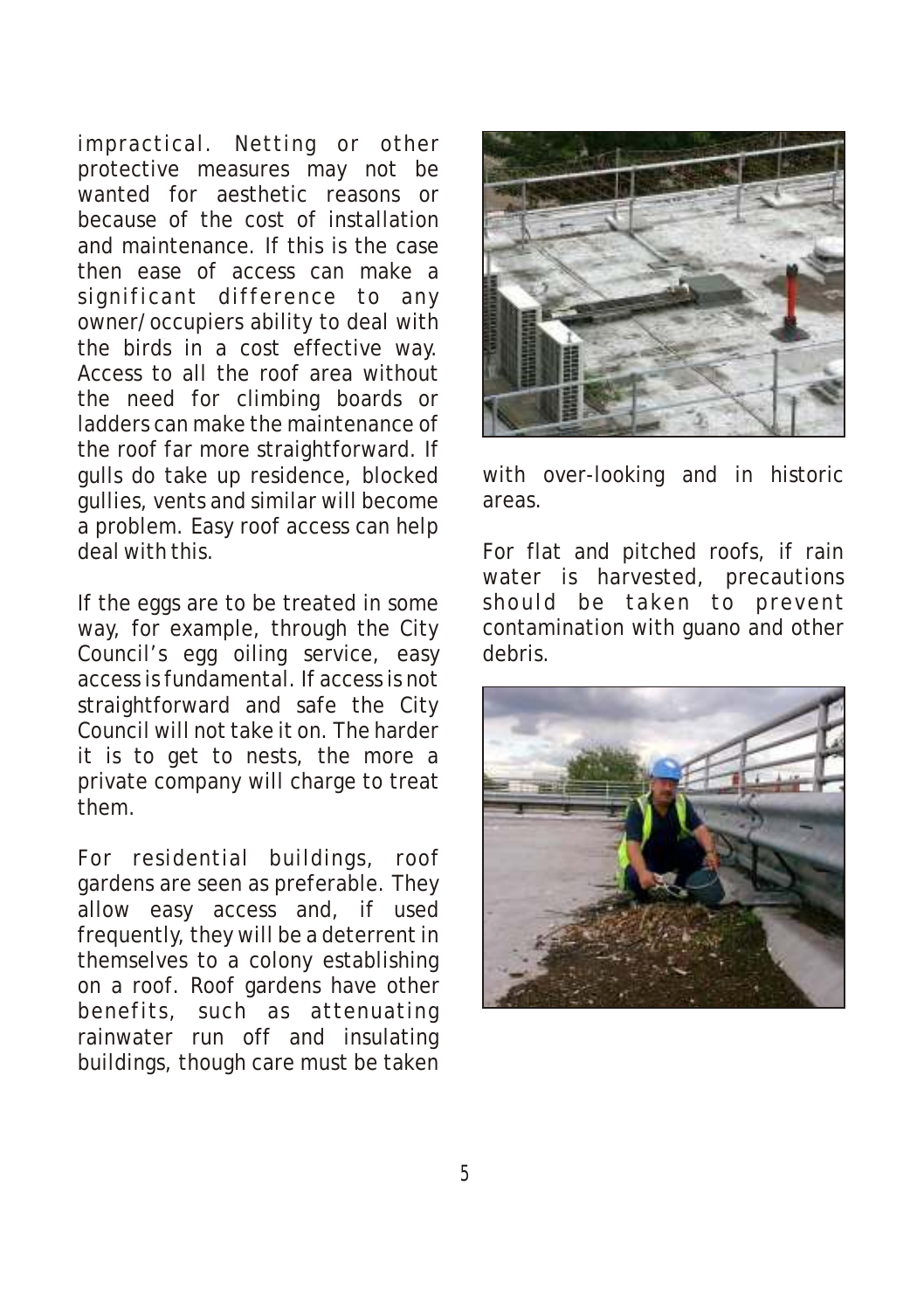**'Designing-out' nesting sites on existing buildings**

There are several companies offering a wide range of services (see below for a list of installers). There are also a number of different systems. The main ones are summarised below with tips given on their usefulness and how to mitigate their visual impact.

#### **Spikes**

These are typically a series of upturned spikes that deter gulls from roosting or, in certain circumstances, from nesting. Spikes can be effective on ledges where, if enough of them are used, they will deter the birds. They are generally ineffectual if placed around parapet walls or installed at low densities.



In certain circumstances, spikes can be visually intrusive and should be used with great care in conservation areas and on listed buildings. They are most useful when restricting access to certain localised sites typically inhabited by Herring Gulls. For example they can be effective on sites around chimney stacks, with the 'Nesthog' or similar devices being particularly useful (see below).



Again, if this is done properly at the outset, it can save problems later on.

#### **Wires**

There are different ways of using wires. One of the simplest methods is to stretch wires along the ridge of pitched-roof buildings. These will not deter nesting birds, but will prevent roosting.

Although generally quiet when roosting, the birds will deposit a large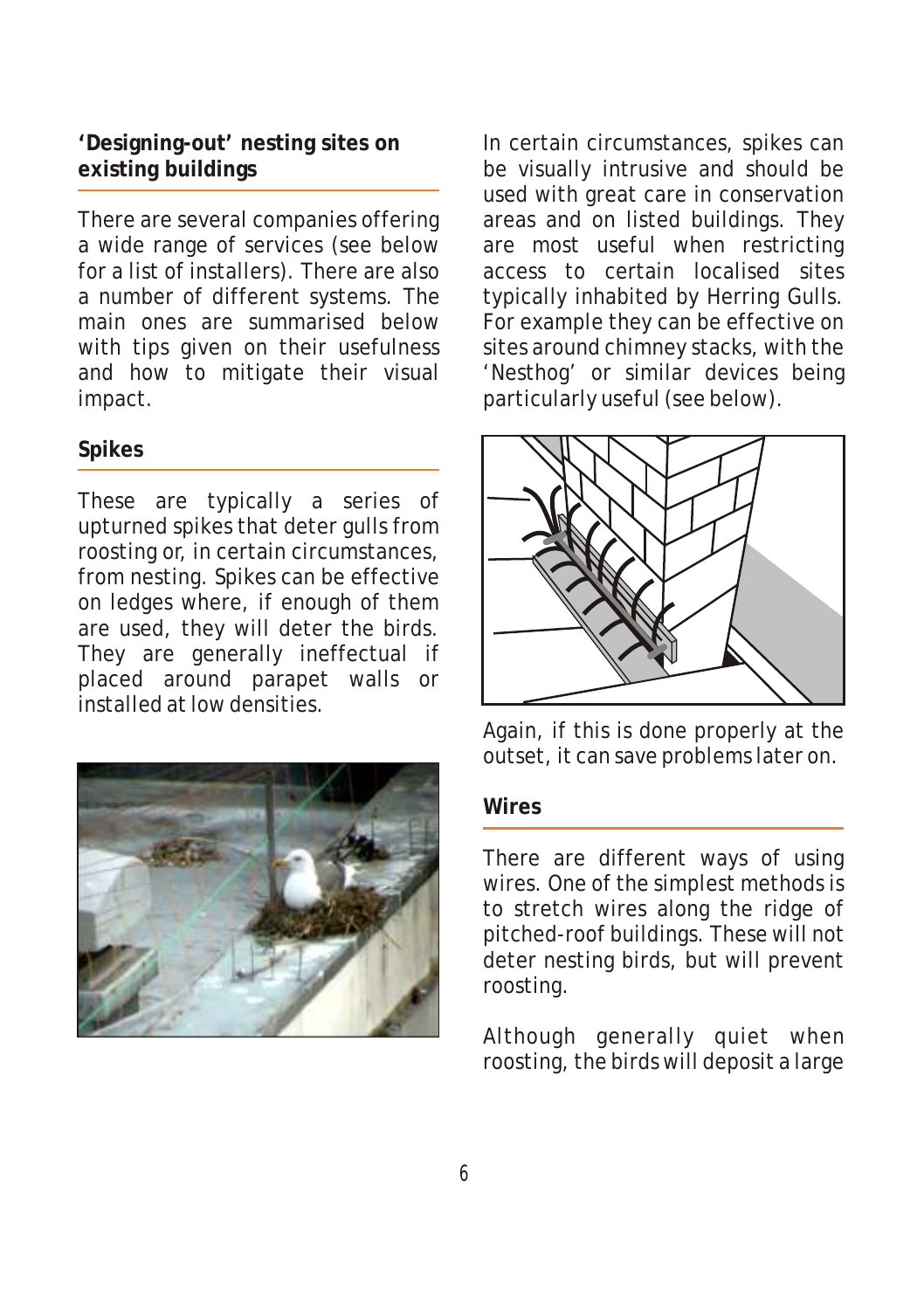amount of droppings. These look unsightly, will be expensive to clean and will hasten the deterioration of the roof fabric.





Wires can be stretched across a flat roof. These are aligned in parallel rows at a distance that will prevent a gull from landing. They have the advantage that other birds do not get snagged in them, and they can be less visually intrusive than nets.

Even so they can be fairly incongruous and siting needs to be done sensitively. Skylines that are visible from prominent public places should be avoided (see Netting). Bright colours may improve performance but should not be used. This sort of system needs to be properly installed and maintained if it is to be successful. If done incorrectly, gulls can still enter the excluded area.



#### **Netting**

Netting is the most common form of prevention and can be retrofitted to most buildings. However, it can look ugly and careful siting and design will be needed to minimise its appearance.

Netting comes in a range of colours so it is important that an appropriate shade is chosen. Where the netting will be close-fitting to the roof it may be more acceptable to choose a netting colour to match the roof materials. Where the netting is to be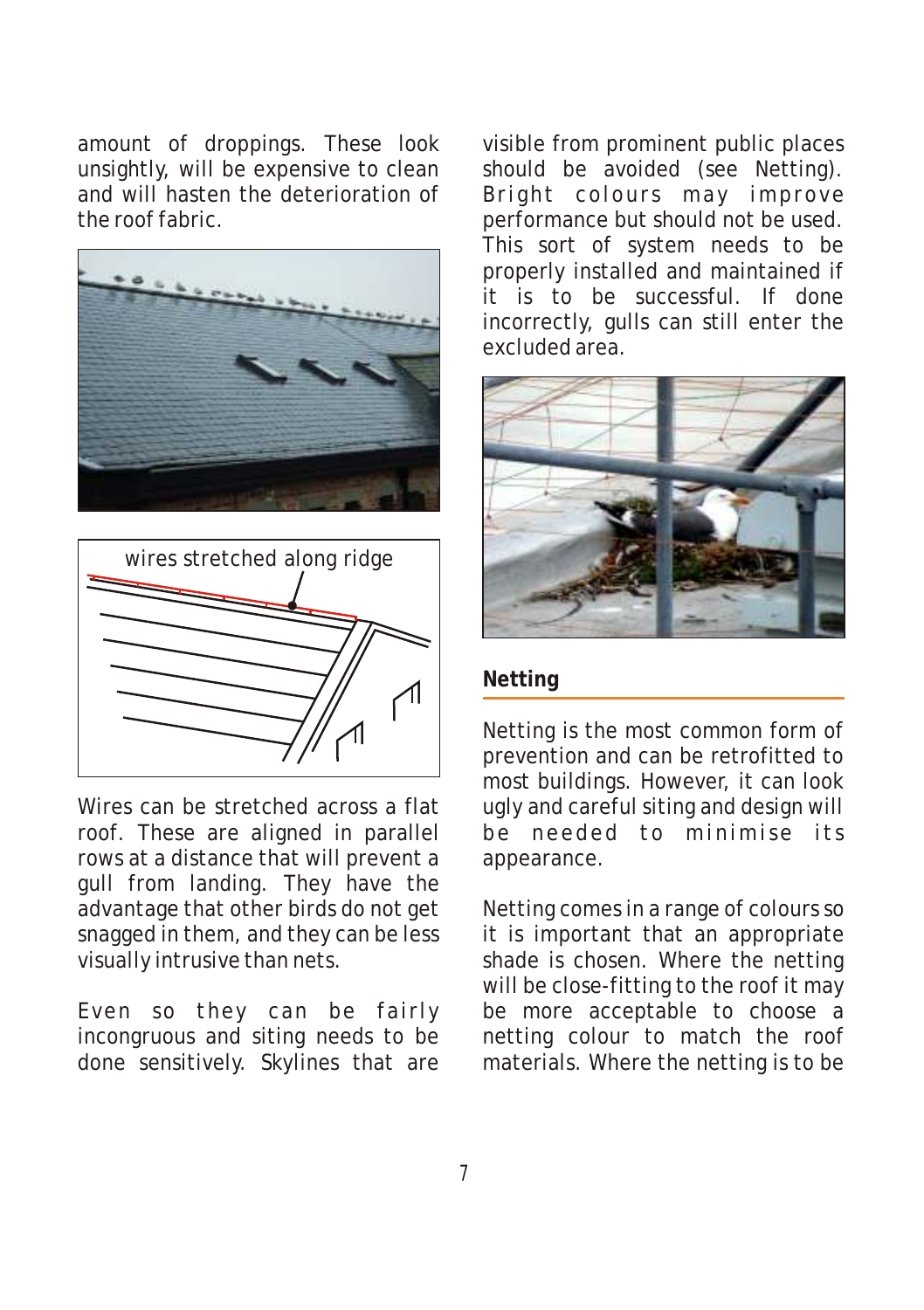located above the roof plane, so that sky is visible between the roof and the netting (when viewed from the street), a transparent or neutral colour would be more appropriate. Vivid or fluorescent colours should be avoided as they stand out unnecessarily.



The Eastgate Portico in Gloucester has been sensitively covered with stone coloured netting, which blends well into the structure so that from a distance it is not noticeable. Although done to deter pigeons it gives a flavour of what can be achieved for gulls.



On this building (below left) little thought has been given to the colour of the netting making it far more obtrusive in the street scene.

Another important consideration when using netting as a solution is the visual impact to wider views across the City. Of particular concern are views of Robinswood Hill, the Cathedral and other historic churches and monuments. These may be views from the street or from other buildings such as offices or multi-storey car parks.

Wider views are important as they impact on the image of the city and the overall visual attractiveness of Gloucester.



This is the view from a multi-storey car park used by visitors to the city. The dark netting detracts from an attractive view of the cathedral.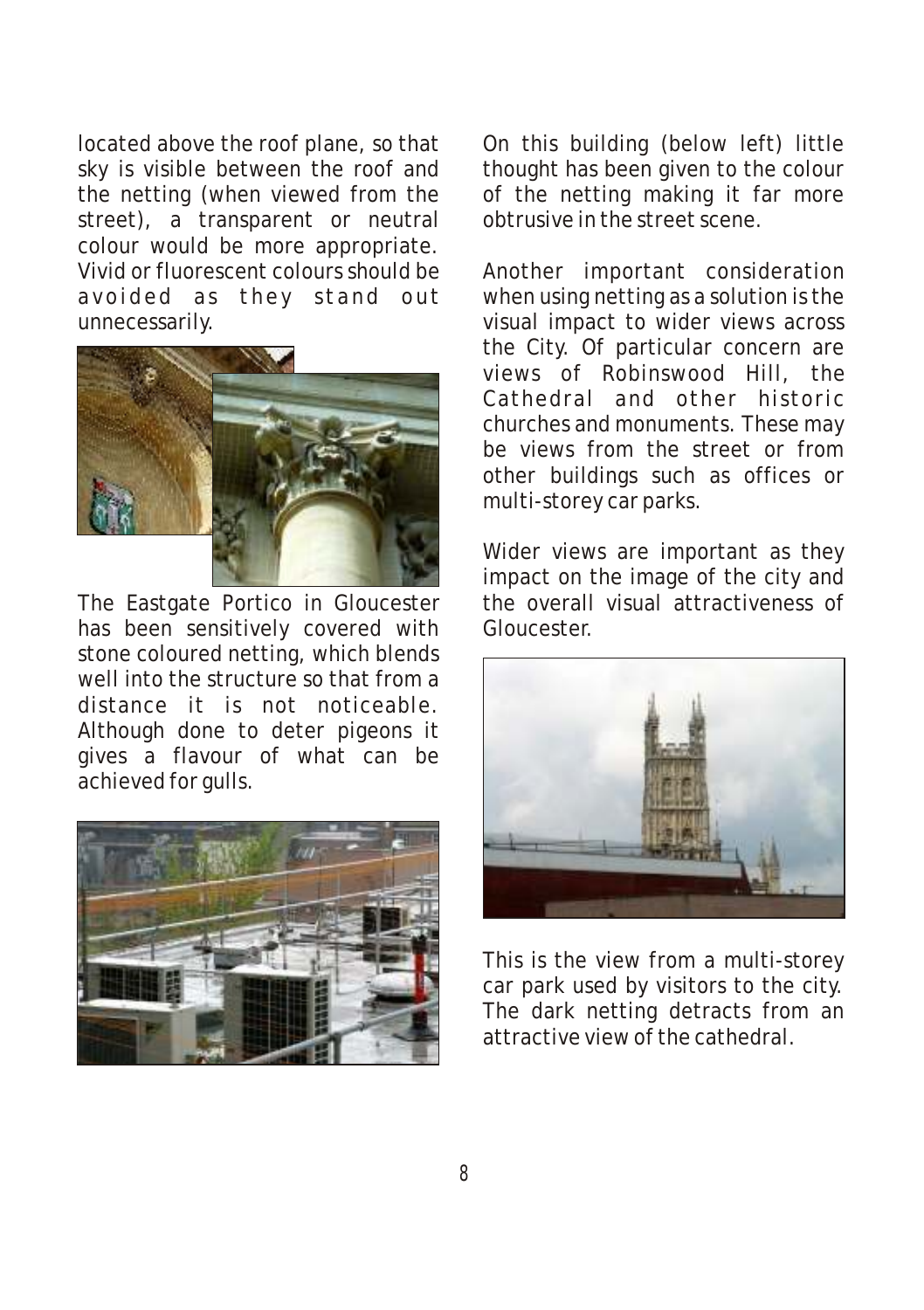Siting of the netting on the building is an important consideration. Netting should be located so that it cannot be seen from the street below.

Locating the netting further back on the roof and using a combination of methods such as wires or spikes, will help to minimise the visual impact from the street.



In this example (1) the netting has been located from the top of the parapet to a height that can encompass the whole pitch of the roof. This means that the netting will be clearly visible from the street. This is considered unacceptable as the netting can appear untidy and detract from the visual aesthetics of the building and the wider street scene.

In the next example (2) the netting starts from behind the parapet. Spikes or wires have been used on top of the parapet to prevent perching.

This method is much more visually acceptable.

These procedures are not necessarily foolproof and birds can make nests on top of them. Remember, gulls and other birds may become snagged in the netting. Not only does this cause unnecessary distress and suffering for the birds, but can create unfavourable publicity for the building owner. As a guide, a mesh size of 75mm is generally considered most appropriate for gulls.



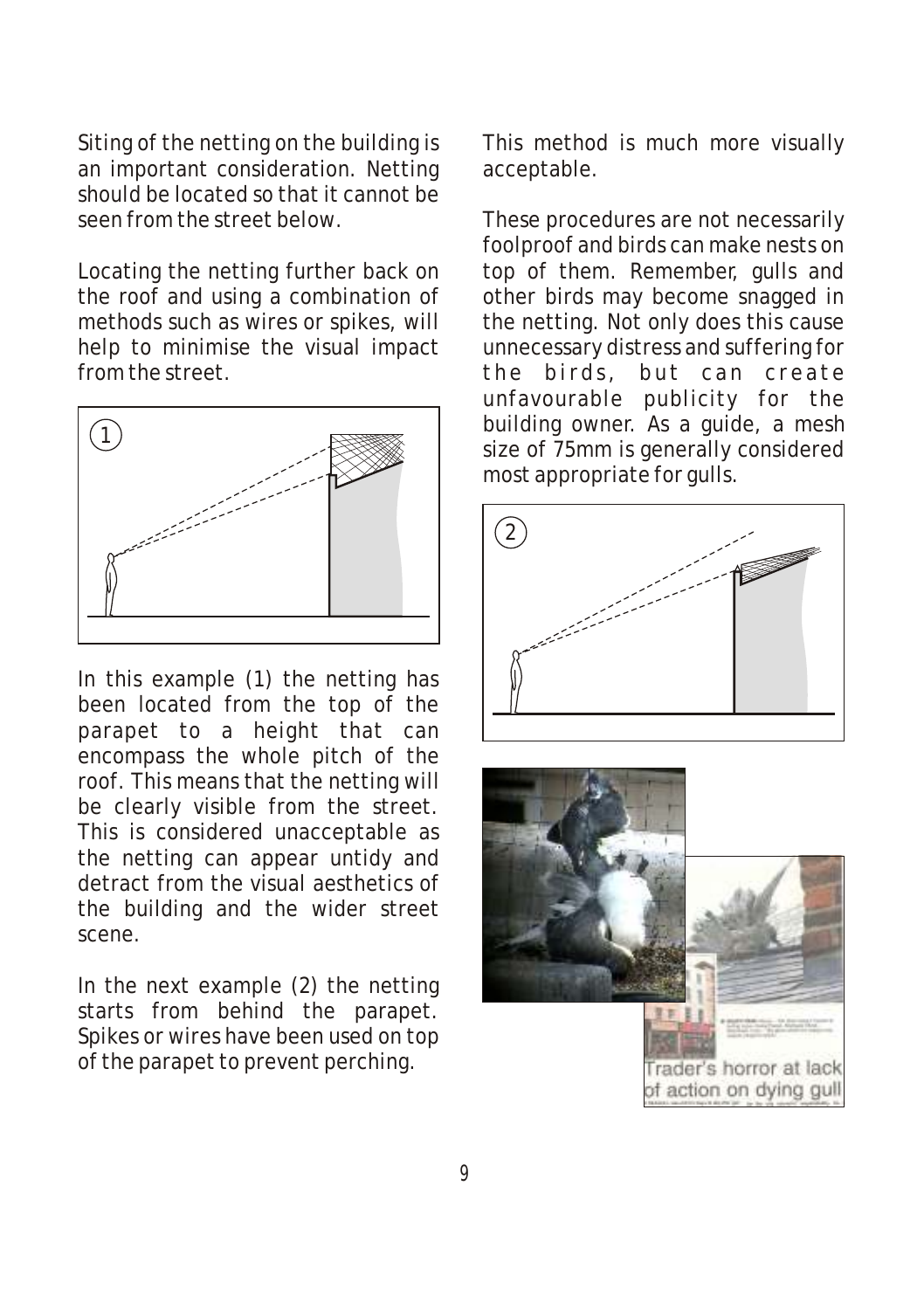#### **Historic buildings**

The fitting of netting, spikes or any other structure to listed buildings or those buildings within conservation areas should be undertaken with special care and sensitivity. In most cases Listed Building Consent or planning permission will be required. Before undertaking any works please contact the City Council's Principal Conservation and Design Officer on 01452 396855.

#### **Other measures**

All manner of scaring techniques have been tried. Many appear to be a waste of money, though more innovative systems are currently being developed. The following have proved to be less than helpful.

**Plastic eagle owls and similar scaring devices**



As shown below left, these are quickly habituated and are of little value.

**Distress calls or other noise-based products**

These are also quickly habituated and essentially have little effect unless changed on a frequent basis. Most are not appropriate in an urban area as they can be a noisy nuisance in their own right.

#### **Wind driven moving structures**

Again, these are quickly habituated and have questionable long-term effect.

#### **Summing up**

Designing-out or ensuring access to potential nesting sites is considered to be the most effective method of preventing gulls from occupying a building. Anyone involved in the design process of large commercial and residential buildings will be encouraged to take on board this principle when submitting planning applications to Gloucester City Council.

For existing structures some techniques are available, but these can be costly and may have a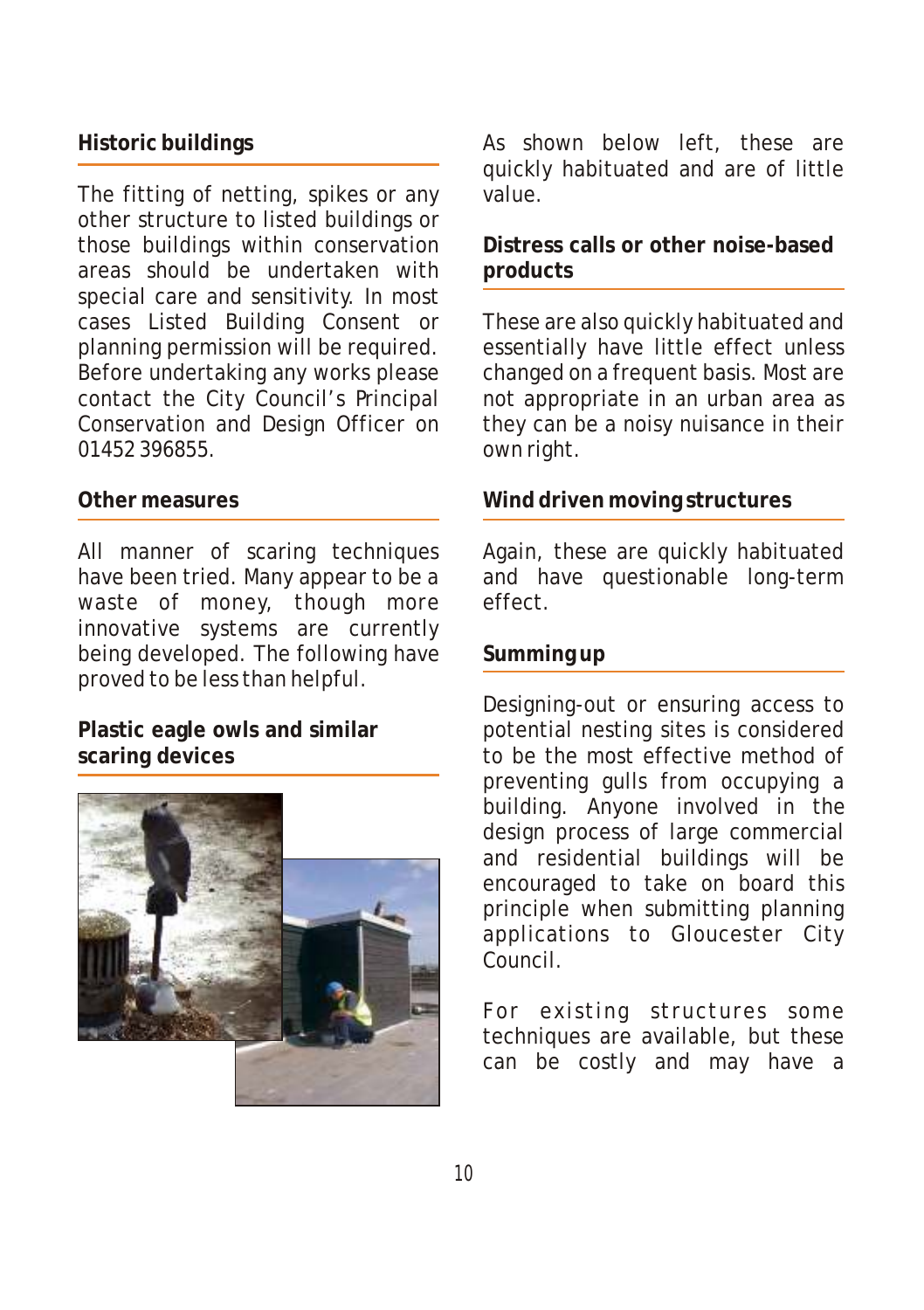detrimental impact upon the urban townscape. Careful choice of system and thoughtful design can, however, minimise these impacts.

**Pest control operatives and suppliers of gull management equipment**

The following list is not exhaustive. No endorsement of companies included on this list or criticism of those excluded is implied. This list is alphabetical and does not indicate order of competence or preference.

**Barettine Environmental Health** St Ivel Way, Warmley, Bristol, BS30 8TY 01179 600060 www.barrettine.co.uk

**NBC Bird Solutions Ltd** 81A St Georges Road Cheltenham, Gloucs, GL50 3DU 01242 541302 www.birdsolutions.co.uk

**Nesthog Chimney Cleft Products** 27 Freemantle Rd, Weymouth, DT4 9EA 01305 839118 www.nesthog.co.uk

**Rentokil Pest Control** 11 Court Road, Frampton Cotterell, Bristol, BS17 2DE 01454 774686 www.rentokilpestcontrol.co.uk

**Herring Gulls, Lesser Black-backed Gulls and the law**

The following is drawn from the Wildlife and Countryside Act 1991 (as amended), as guidance and should not be taken as legal advice. Generally it is illegal to capture, injure or destroy any wild bird or interfere with its nest or eggs. However, General Licences issued by the Department for Environment, Food and Rural Affairs (DEFRA) allow measures to be taken against certain species of bird on grounds which include the preservation of public health or public safety.

Any action taken must be humane. The use of an inhumane method which could cause suffering would be illegal. The list of birds to which this applies currently includes (November 2005) Herring and Lesser Blackbacked Gulls. This may however change. See DEFRA website for latest information.

The use of poisons or drugs to take or kill any bird is specifically prohibited except under very special circumstances and with a licence issued by DEFRA.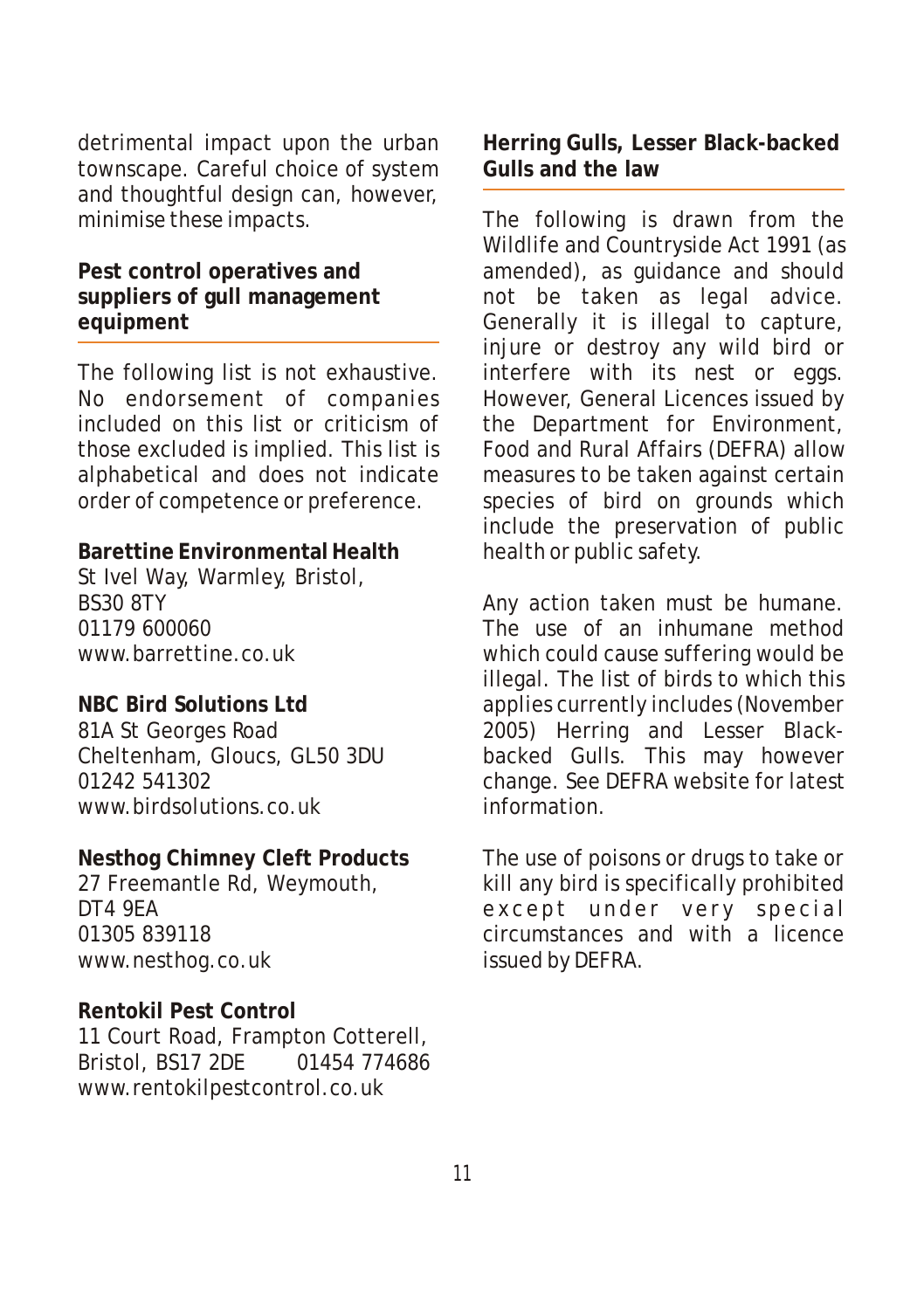#### **Egg oiling**

Oiling eggs - dipping them in light paraffin oil - seals the shell and effectively sterilises them. The birds, however, are duped into thinking that the eggs are still viable and will continue to sit. At this time they are actually quite quiet and disturbance is significantly reduced. As no chicks hatch, the particularly noisy aspect of the breeding cycle is removed.

Eggs must be oiled as near the laying time as possible (preferably once a full clutch of 3 eggs has been laid). This will vary with the season but will normally be around the first week of May (Gloucestershire).

After about 4-6 weeks the eggs will start to deteriorate and they will be ejected from the nest. Mature birds will lay a second or even third clutch, and if the technique is to be successful these will need oiling as well.

#### **Dummy eggs**

Preliminary experiments carried out by Gloucester City Council show that, generally, pairs will accept and carry on incubating dummy eggs. Plastic eggs part filled with sand (used by chicken breeders) can be painted to look like gull's eggs. These are then substituted for the real thing. As they do not go off there is the added benefit that only one visit to the nest is needed. More testing will be necessary, but so far the results look promising.

As well as cutting down noise, oiling/dummy eggs may slowly disperse the colony. Although more research is needed it is thought that unsuccessful females will find a new mate and therefore nest elsewhere (this could of course be an adjacent roof). Also, it is thought that male birds may return to the natal colony, so in 3 years time there could be fewer birds returning to your area.

This document has been produced in partnership with Gloucestershire Gull Action Group. Particular thanks to Peter Rock Gull Consultant (pete.rock@blueyonder.co.uk) for pictures and technical information.